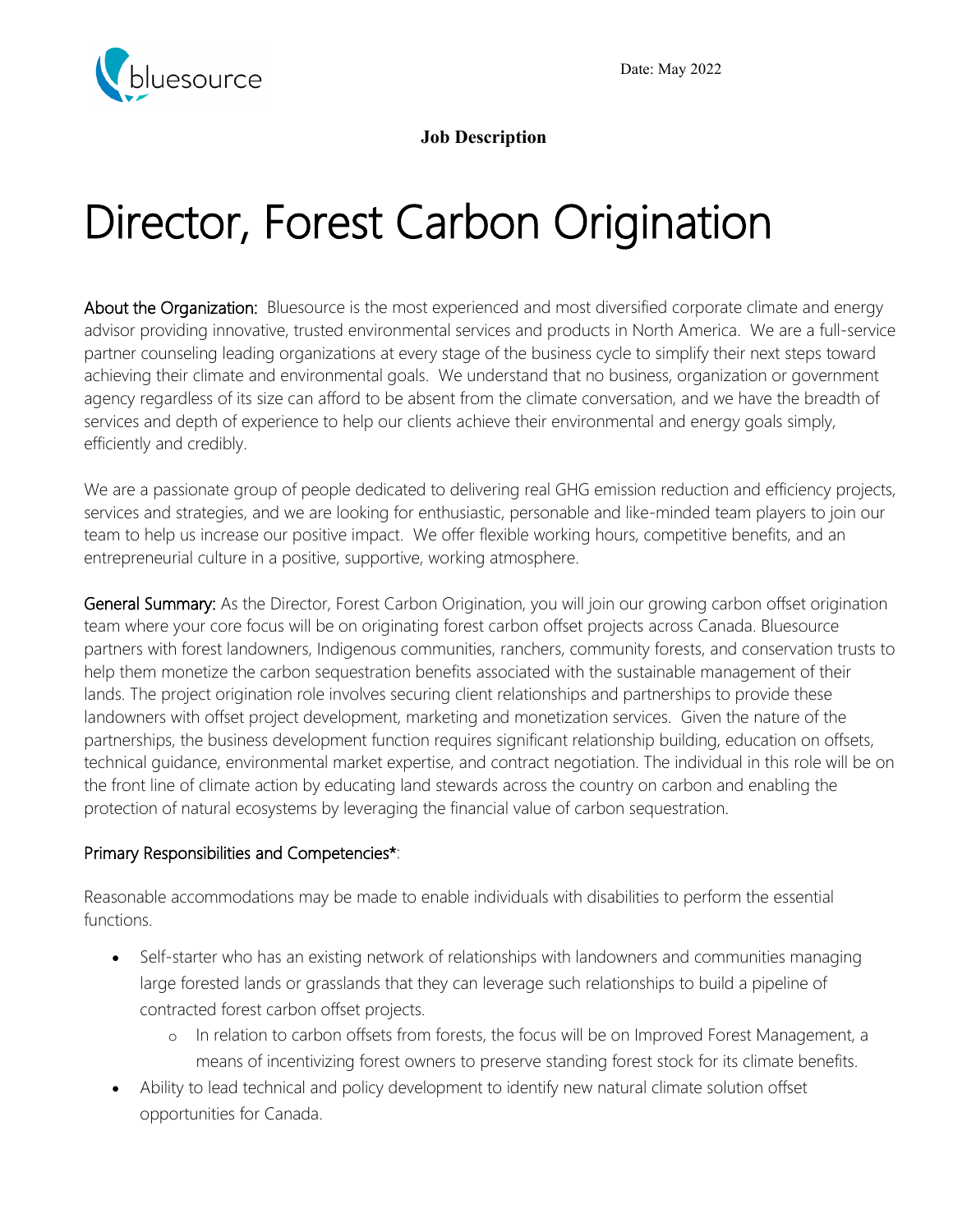

#### **Job Description**

- Geographic scope of originating these projects will be Canada-wide but will involve a concentration in key regions and provinces that offer better opportunities for recognition of NCS offsets (BC, AB, SK, MB, ON).
- A passion for the environment and making a difference in the fight against climate change.
- Managing ambiguity and identifying creative solutions to overcome barriers and uncertainties.
- Travel is less than 20%

\*Please note this job description is not designed to cover or contain a comprehensive listing of activities, duties or responsibilities that are required of the employee for this job. Duties, responsibilities, and activities may change at any time.

#### Required Education, Experience and Certification:

- Bachelor's degree or equivalent in forestry or related environmental/resource studies.
- Minimum 8 years of professional experience in a related field.
- Established network related to land/resource management within Indigenous communities, private timberlands owners, ranchers or conservation trust landowners.
- Contract negotiation experience.
- Proven track record in client relationship management.
- An understanding of GHG quantification in land-based sequestration.

#### Preferred Education, Qualifications & Experience:

- Post-graduate degree in forestry or related environmental/resource studies.
- Registered Professional Forester designation would be an asset.
- Proven track record of meeting monthly/quarterly/annual business development targets.

#### Skills:

- Interpersonal skills
- Negotiation and contracting skills
- Public speaking skills and a demonstrated ability to engage audiences at professional events.
- Strong quantitative skills.
- Proven business development abilities.
- Strong written and verbal communication skills.
- Self-motivated
- Ability to take initiative
- Ability to work independently
- Strong work ethic
- Ability to work in a collaborative and team environment